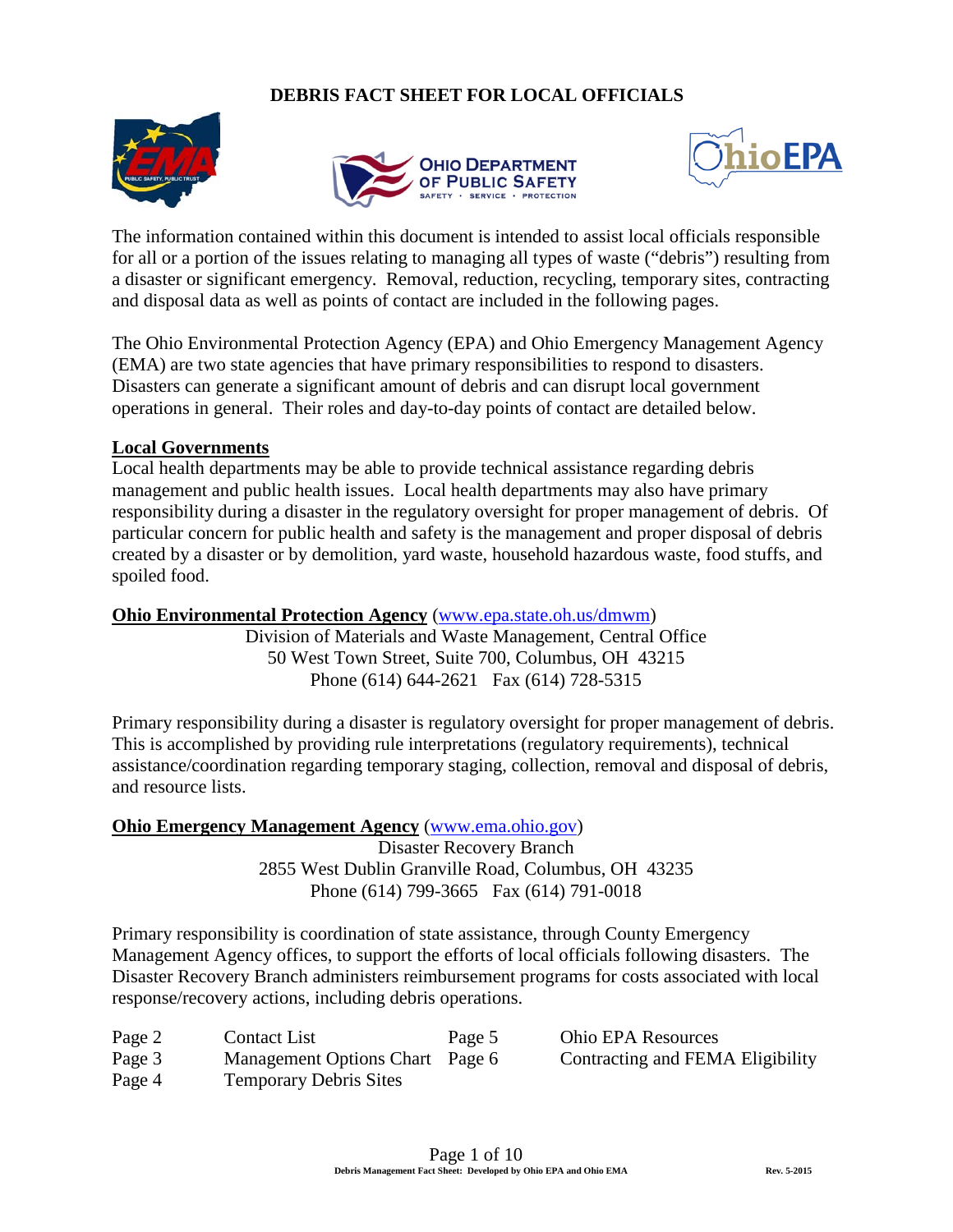### **DEBRIS MANAGEMENT CONTACTS**



# **ADDITIONAL CONTACTS**

| Local Solid Waste Mgmt District See Local Listing |                    | Ohio EMA                       | $(614) 889 - 7150$ |
|---------------------------------------------------|--------------------|--------------------------------|--------------------|
| (Recycling)                                       |                    | (Response and Recovery)        |                    |
| Local Department of Health                        | See Local Listing  | Ohio Historic Preservation Off | $(614)$ 298-2000   |
| Ohio Department of Health                         | $(614)$ 466-1390   | (Environmental/Historic)       |                    |
| (Private Drinking Water)                          |                    | <b>Attorney General</b>        | $(800)$ 282-0515   |
| Ohio Department of Agriculture                    | $(614)$ 728-6200   | (Consumer Protection)          |                    |
| (Dead Animals)                                    |                    | Ohio Dept. Natural Resources   | $(614)$ 265-6565   |
| U.S. Corp of Engineer                             | $(513) 684 - 3002$ | (Recycling, Floodplain Mgmt.)  |                    |
| (Regulatory-Great Lakes Division)                 |                    |                                |                    |
|                                                   |                    |                                |                    |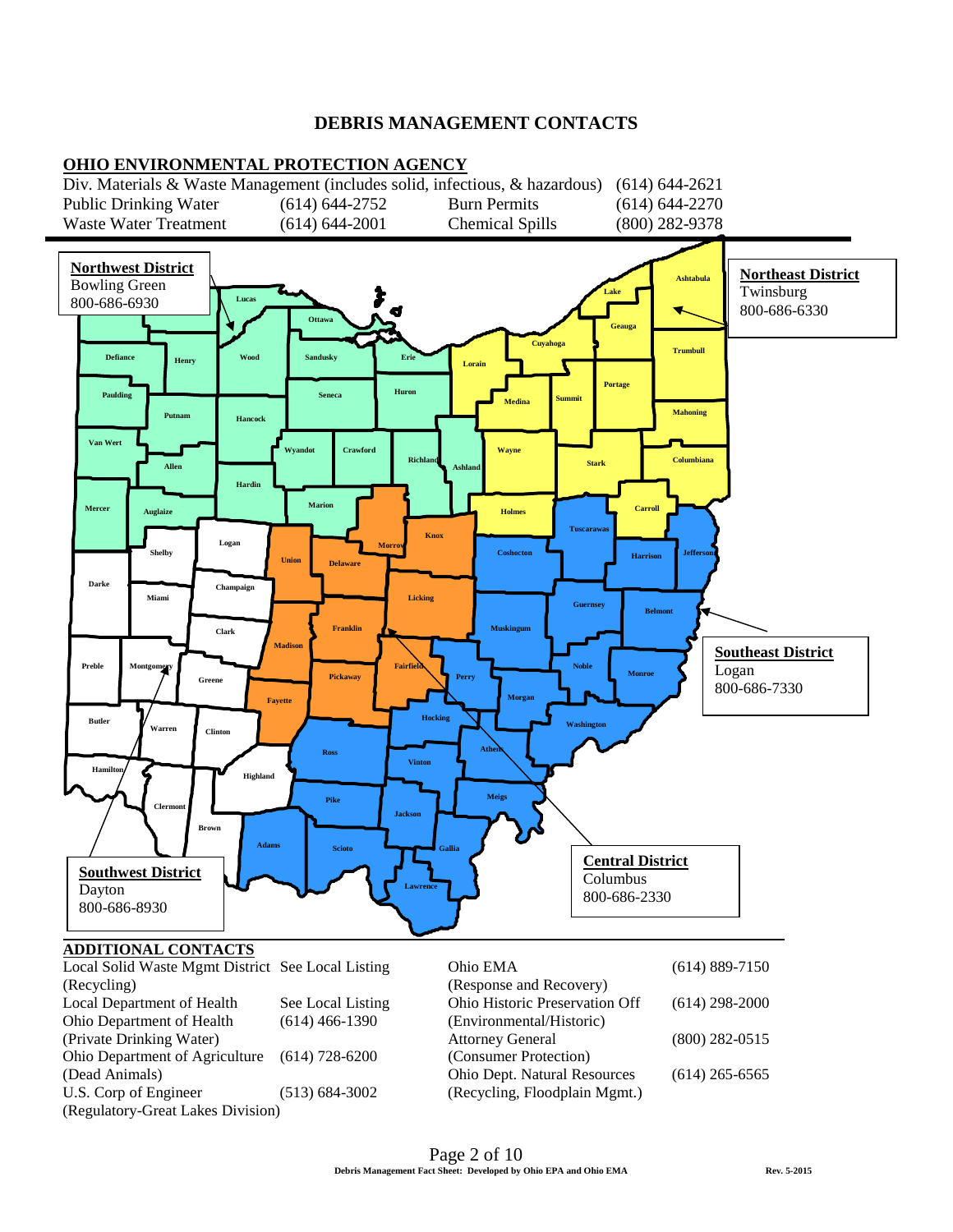# **Ohio Environmental Protection Agency – Management Options for Disaster Related Wastes**

| <b>Type of Waste</b>                                          | <b>Description of Waste</b>                                                                                                                                                                                                                                                                                                                                                                                                                                                                 | <b>Management Options</b>                                                                                                                                                                                                                                                                                                                                                                                                                                                  |  |
|---------------------------------------------------------------|---------------------------------------------------------------------------------------------------------------------------------------------------------------------------------------------------------------------------------------------------------------------------------------------------------------------------------------------------------------------------------------------------------------------------------------------------------------------------------------------|----------------------------------------------------------------------------------------------------------------------------------------------------------------------------------------------------------------------------------------------------------------------------------------------------------------------------------------------------------------------------------------------------------------------------------------------------------------------------|--|
| <b>General Solid Waste</b><br>(aka Municipal Solid<br>Waste)  | Food, packaging, clothing, appliances, furniture, machinery,<br>electronic equipment, garbage, plastic, paper, bottles, cans, loose<br>carpeting, paper products, scrap tires, street dirt, dead animals,<br>vehicles<br>Sand Bag Note: Sand from sand bags used to control flooding<br>may be emptied from the bags and reused. The empty bags, if not<br>reused, are considered solid waste. Sand contaminated with other<br>materials (hazardous, etc.) should be handled appropriately. | Recycling: segregate / recycle as much as possible (preferred)<br>$\bullet$<br><b>MSW Landfill Disposal</b><br>$\bullet$<br><b>MSW Transfer Facility Disposal</b><br>$\bullet$<br>Scrap Tires: licensed tire recovery / recycling facility<br>$\bullet$<br>Appliances: remove refrigerants prior to disposal<br>٠<br>Vehicles: auto salvage yards<br>$\bullet$<br>Dead Animals: landfill, compost, burn / bury / render (per Ohio Dept.<br>$\bullet$<br>of Ag. Guidelines) |  |
| Agricultural Waste &<br>Vegetative Waste<br>(aka Solid Waste) | Vegetative or woody waste, tree limbs, brush, shrubs (does not<br>include buildings, other structures, dead animals, or vehicles)                                                                                                                                                                                                                                                                                                                                                           | Recycling: drying, chipping, grinding for use in landscaping,<br>$\bullet$<br>mulching, and as a fuel supplement (preferred)<br><b>MSW Landfills Disposal</b><br>$\bullet$<br><b>MSW Transfer Facility Disposal</b><br>$\bullet$<br><b>Appropriate Composting Facilities</b><br>$\bullet$<br>Controlled Burning - for use in declared disaster areas only; air<br>$\bullet$<br>curtain destructor use and Ohio EPA approval required                                       |  |
| Construction &<br><b>Demolition Debris</b><br>(CDD)           | Brick, stone, mortar, asphalt, lumber, wallboard, glass, roofing,<br>metal, piping, fixtures, electrical wiring, heating equipment,<br>insulation, carpeting attached to structures, railroad ties, utility<br>poles, mobile homes                                                                                                                                                                                                                                                          | Recycling: segregate and reuse as much materials as possible<br>$\bullet$<br><b>CDD Landfill Disposal</b><br>$\bullet$<br><b>MSW Landfill Disposal</b><br>$\bullet$<br><b>MSW Transfer Facility Disposal</b><br>$\bullet$<br>Mobile Homes: take to salvage company or CDD landfill<br>$\bullet$                                                                                                                                                                            |  |
| Clean Hard Fill<br>(a subset of CDD)                          | CDD which consists only of reinforced or non-reinforced concrete,<br>asphalt concrete, brick, block, tile, and stone which can be reused<br>as construction or fill material                                                                                                                                                                                                                                                                                                                | Segregate and reuse materials as appropriate. Notify local health<br>$\bullet$<br>district of intent to use clean hard fill in filling operations                                                                                                                                                                                                                                                                                                                          |  |
| <b>Infectious Waste</b>                                       | Needles and medical related glass ("sharps"), syringes, blood<br>containing or saturated items including tubing, clothing, bandages,<br>etc.                                                                                                                                                                                                                                                                                                                                                | Contact local health district or Ohio EPA District Office for guidance<br>$\bullet$                                                                                                                                                                                                                                                                                                                                                                                        |  |
| Hazardous Wastes &<br><b>Household Hazardous</b><br>Wastes    | Flammable materials (fuels, gasoline, kerosene, propane tanks,<br>oxygen bottles, etc.), explosives, batteries, common household<br>chemicals, industrial and agricultural chemicals, cleaners, solvents,<br>fertilizers, etc.                                                                                                                                                                                                                                                              | Segregate materials as practical and dispose of at an approved<br>$\bullet$<br>hazardous waste facility. Contact appropriate Ohio EPA District<br>Office for guidance.<br>Household hazardous waste disposal is permitted at MSW<br>$\bullet$<br>facilities. However, strongly consider segregation from waste stream,<br>where practical, and dispose of with other hazardous materials.                                                                                  |  |
| <b>Radiological Wastes</b>                                    | Nuclear medicine materials and associated patient wastes, certain<br>monitoring equipment                                                                                                                                                                                                                                                                                                                                                                                                   | Contact Ohio Department of Health for regulatory requirements and<br>$\bullet$<br>management options. Not regulated by Ohio EPA.                                                                                                                                                                                                                                                                                                                                           |  |

**Variances / Exemptions:** All regulated disposal facilities in Ohio have operational requirements / restrictions regarding the types and volume of waste that can be accepted for disposal. During emergency events, a facility may seek authorization from the Director of Ohio EPA to temporarily accept different waste streams or an increased volume of waste. Before taking disaster-related debris to a disposal facility, please make sure that the facility is willing and properly authorized to accept the material.

**Stream Cleanup Activities:** Prior to removing debris from streams and waterways, please make sure you have the appropriate authorizations, if necessary (permits from COE and/or Ohio EPA, property owner permission, etc.). Once debris is removed from the streams / waterways segregate the debris as much as possible and manage according to the above outlined options.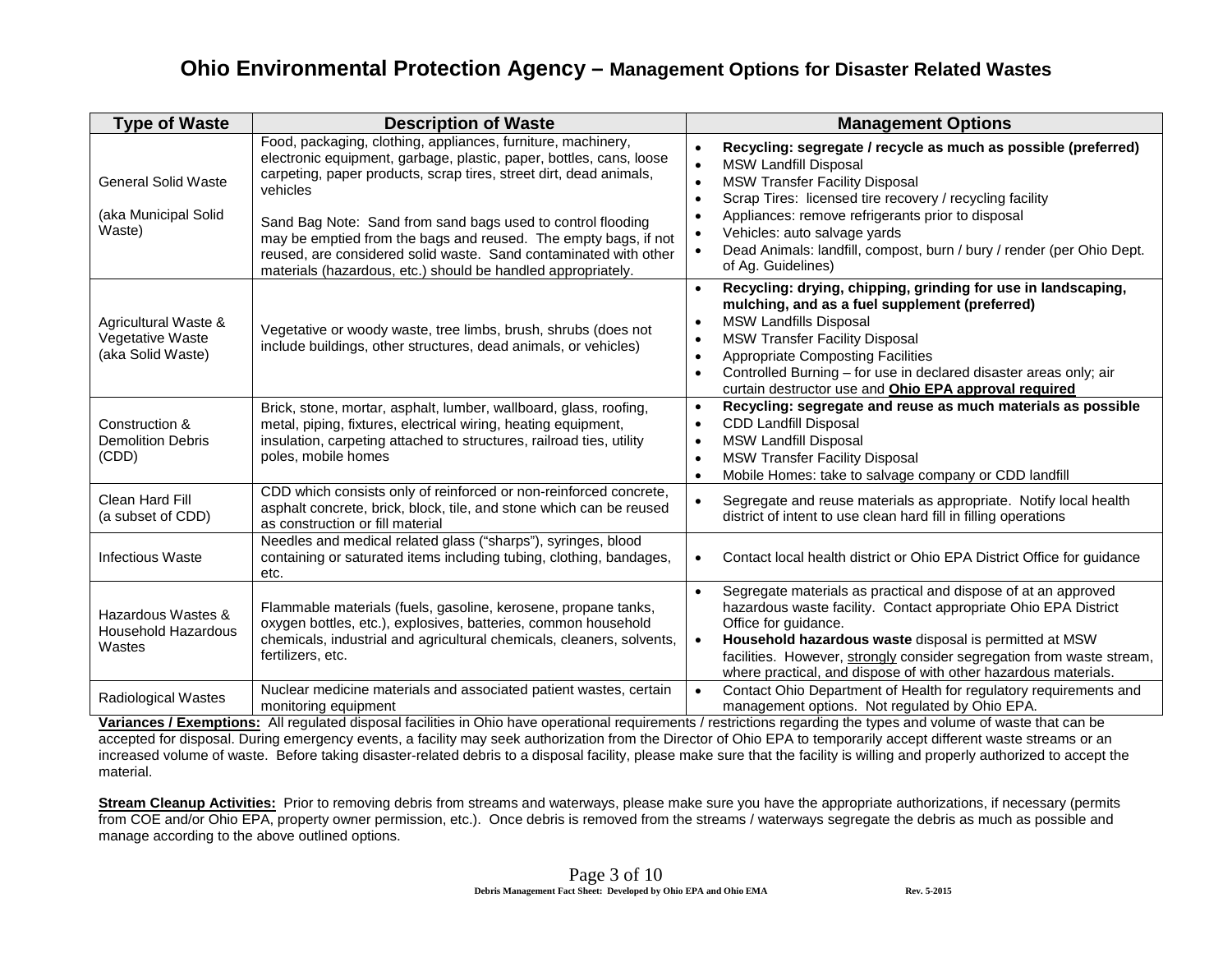# **Temporary Debris Sites**

# **Things to Consider**

- Site Ownership Use public lands whenever possible to avoid potentially costly and complicated leasing arrangements, and to lessen potential trespassing allegations. Use privately owned land only if no public sites are available. If using private lands, be sure to obtain proper, detailed usage agreements with all parties having an ownership interest.
- Site Location
	- o Consider impact of noise, dust, traffic
	- o Consider pre-existing site conditions
	- o Look for good ingress/egress at site
	- o Consider paved versus unpaved areas
	- o Consider potential impact on ground water
	- o Determine whether any existing drains need to be sealed
	- o Consider site size based on:
		- Expected volume of debris to be collected
		- Planned volume reduction and debris processing activities
	- o Avoid environmentally sensitive areas, such as:
		- **U** Wetlands
		- Rare and critical animals or plant species
		- Well fields and surface water supplies
		- $\blacksquare$  Historical / archaeological sites
		- Sites near residential areas, schools, churches, hospitals, and other sensitive areas
		- Record detailed conditions of chosen site (pictures, video, etc.)
- **Site Operations** 
	- o Use portable containers
	- o Ensure portable containers are emptied/replaced when necessary
	- o Separate types of waste as operations continue
	- o Monitor site at all times
	- o Perform on-going volume reduction (on site or removal for disposal / reduction)
	- o Provide nuisance management (dust, noise, etc.)
	- o Provide vector controls (rats, insects, etc.)
	- o Provide special handling for regulated hazardous materials
	- o If household hazardous waste is segregated, ensure disposal options exist
	- o Provide security (limit access to site)
	- o Ensure appropriate equipment is available for site operations
- Site Closeout
	- o Remove all remaining debris to authorized locations
	- o Restore site to pre-use conditions
	- o Record detailed conditions of site after closeout is complete (pictures, video, etc.)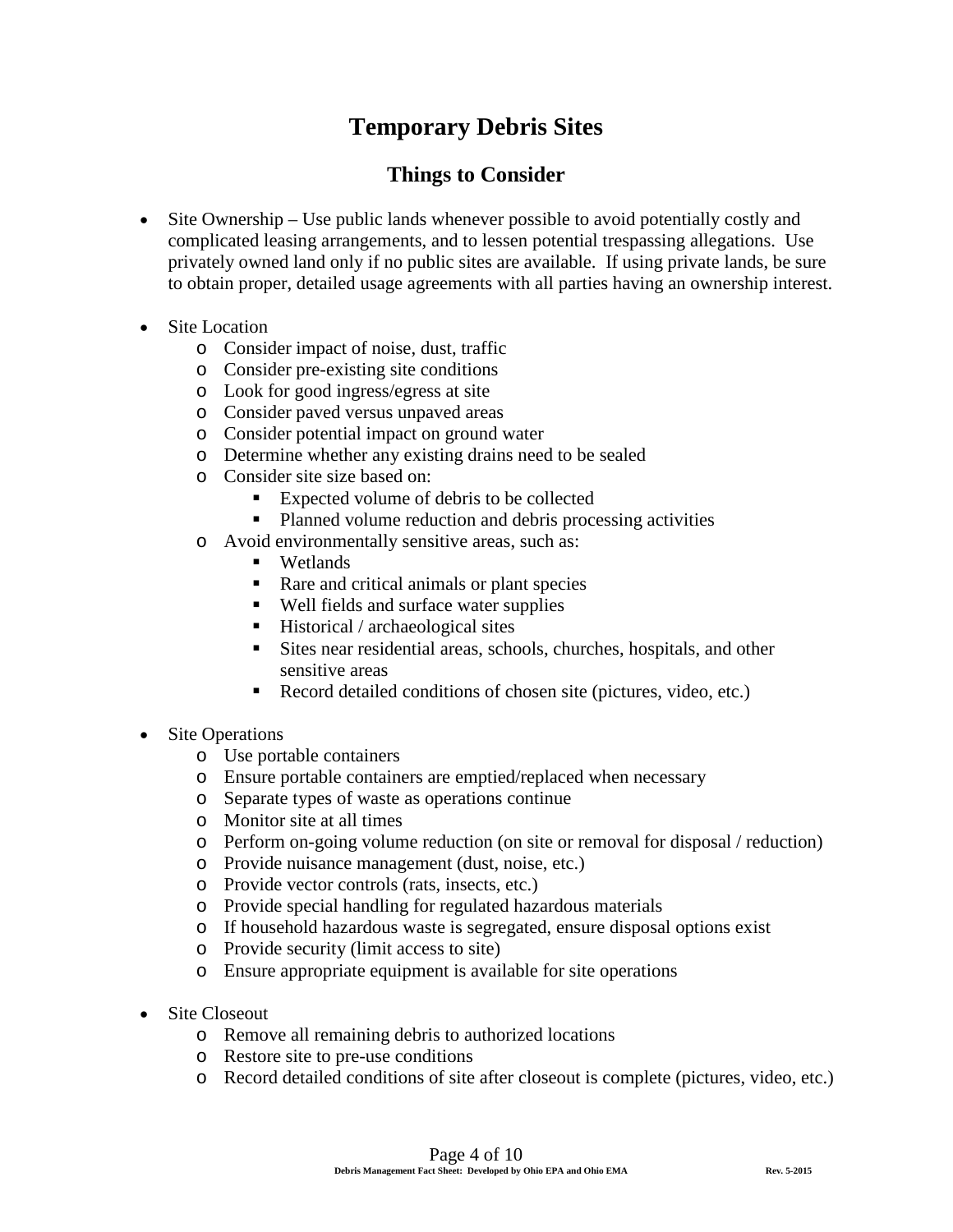# **Ohio Environmental Protection Agency Resources**

The following documents are available for download from the Ohio EPA Website or by contacting the appropriate Ohio EPA division.

- Ohio EPA Registered and/or Licensed Debris Disposal Facility and Company Listings DMWM
	- o Composting Facilities
	- o Construction and Demolition Debris Landfills
	- o Infectious Waste Transporters
	- o Municipal Solid Waste Landfills
	- o Municipal Solid Waste Transfer Facilities
	- o Scrap Tire Storage and Disposal Facilities
	- o Scrap Tire Transporters
	- o Solid Waste Management District Contacts
- Emergency Response Contractors DERR
- Orphan Drum Program DERR
- Open Burning Regulations DAPC
- Ohio EPA District Office Map and Contact Numbers (included with this fact sheet)

**Ohio EPA Division of Materials & Waste Management (DMWM)**

[www.epa.state.oh.us/dmwm](http://www.epa.state.oh.us/dmwm) (614) 644-2621

### **Ohio EPA Division of Environmental Response and Revitalization (DERR)**

[www.epa.state.oh.us/derr](http://www.epa.state.oh.us/derr) (614) 644-2924

### **Ohio EPA Division of Air Pollution Control**

[www.epa.state.oh.us/dapc](http://www.epa.state.oh.us/dapc) (614) 644-2270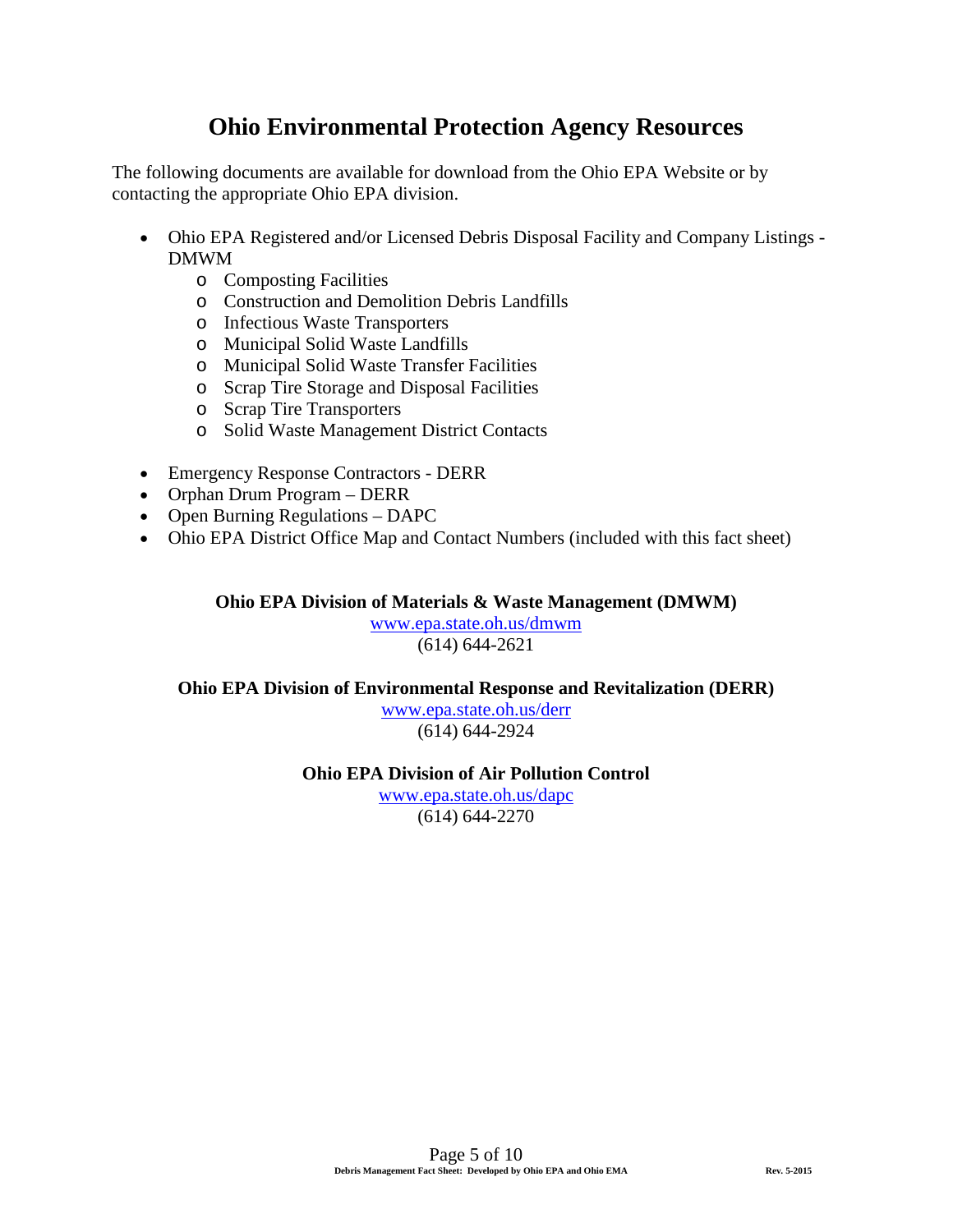# **CONTRACTING AND FEMA ELIGIBILITY**

### **GENERAL WORK ELIGIBILITY**

Under a presidential disaster declaration for the state of Ohio, the Federal Emergency Management Agency (FEMA) may provide assistance to state and local governments and certain private nonprofit organizations for costs associated with debris removal operations. Debris removal operations include collection, pick up, hauling, and storage at a temporary site, segregation, reduction, and final disposal. This document provides information on the eligibility of debris removal operations for Public Assistance (PA) funding.

Determination of eligibility is a FEMA responsibility. Removal and disposal of debris that is a result of the disaster, is within a declared county and is on public property, is eligible for federal assistance. Public property includes roads and publicly-owned facilities. Removal of debris from parks and recreational areas is eligible when it affects improved facilities (e.g. trails), affects public health and safety or limits the use of those facilities.

**Debris Removal from Private Property:** Costs incurred by local governments to remove debris from private property may be reimbursed by FEMA if it is pre-approved by the Federal Disaster Recovery Manager, is a public health and safety hazard and if the work is performed by an eligible PA applicant, such as a municipal or county government. Private property debris removal also requires documentation of signed Right of Entry and Hold Harmless agreements with the property owner. The cost of debris removal by private individuals is not eligible under the PA Program however, during a specific time period a private property owner may move disaster-related debris to the curbside for pick up by an eligible PA applicant. Applicants should set the specific period of time to ensure curbside debris does not include non-event related or reconstruction debris (ineligible).

**Eligible Costs:** If an applicant uses force account (their own) personnel and equipment, the cost of the equipment and overtime costs for personnel are eligible for federal funding. If an applicant chooses to award a contract(s) for debris operations, the costs of the contracts are also eligible for federal funding, as long as the contract is reasonable and is properly procured.

**Documentation:** To ensure that processing of federal funding is done as quickly as possible, applicants should maintain the following information: debris quantities (estimated and actual), debris cost estimates, procurement information (bid requests, bid tabulations, etc.), contracts, invoices, and monitoring information (load tickets, scale records, etc). If an applicant performs debris removal, the payroll and equipment hours must be kept. All records should be maintained in the manner prescribed by the local government with consideration of state and federal record retention guidelines.

## **CONTRACTING FOR DEBRIS REMOVAL**

### **Procurement**

• Determine the type of contracting needed to satisfy specific debris clearance, removal and disposal requirements of an unusual and compelling urgency;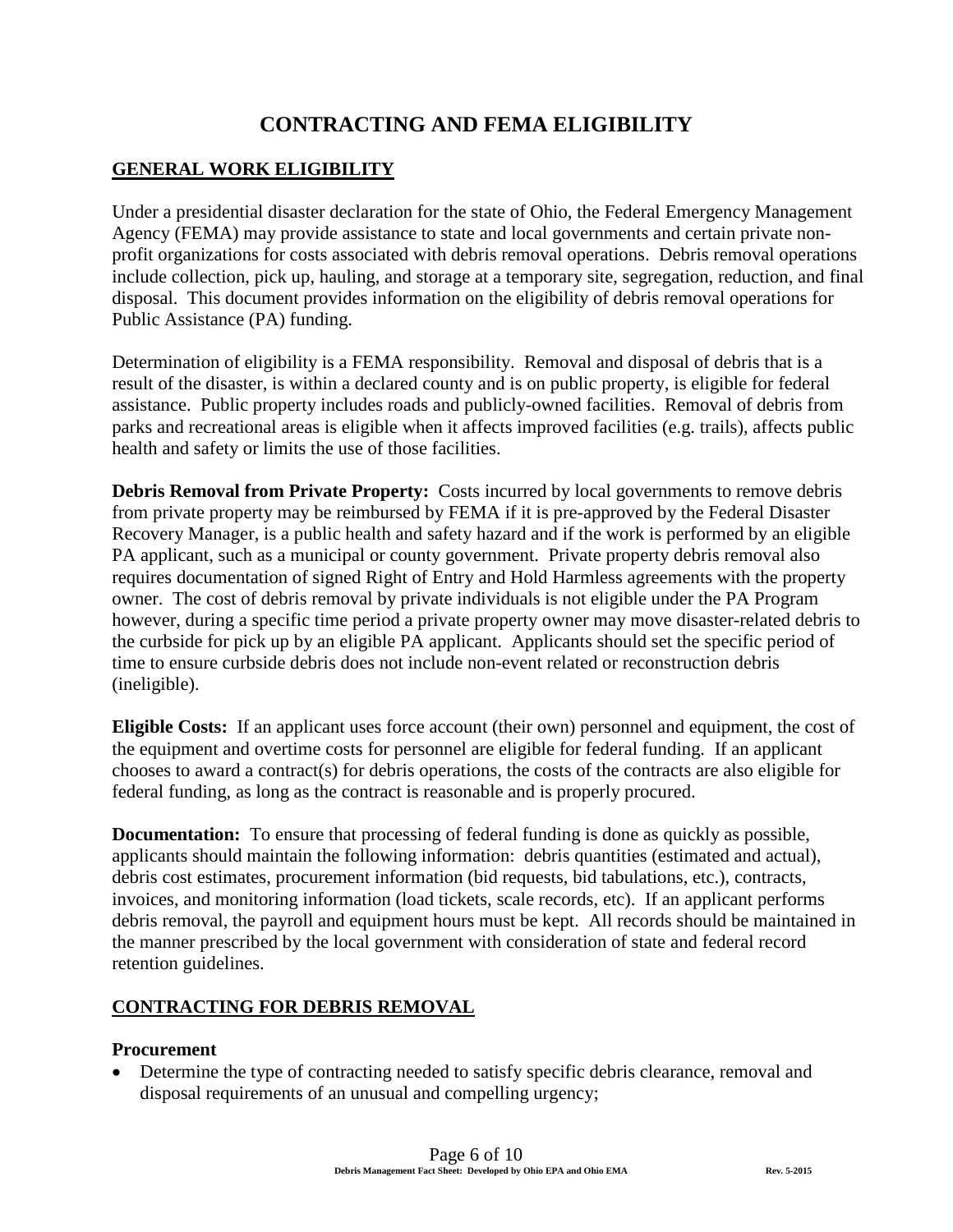- Document the entire procurement process. If you solicit quotes, document whom you spoke with, when and what was quoted.
- Ensure adherence to federal, state and local procurement guidance. Note that the minimum amount for which competitive proposals are required is lower for local government than for FEMA;
- Determine if any purchasing and contracting requirements are waived as a result of the disaster and subsequent declarations of emergency (see Ohio Revised Code 125.023 and/or 2 CFR 200.320(f);
- To ensure federal reimbursement, applicants should follow FEMA requirements for procurement, 2 CFR Part 200.317-200.326. FEMA requires that the procurement process allow for competition and reasonable cost. To show competition, applicants should at a minimum solicit three quotes (projects under \$150,000) or formally bid (advertise) the work. Reasonable costs are those that are fair and equitable for the type of work performed in the affected area. To show reasonable cost, the applicants should perform a cost analysis in order to document a base amount to which they compared the awarded bid;
- Solicit bids, evaluate offers, award contracts, and issue notices to proceed with all contract assignments. (See pg 8 of this document for debarred/suspended contractor information);
- Supervise the full acquisition process for service and supply contracts and the oversight of contract actions to ensure conformance to regulatory requirements;
- Coordinate with the local Department of Public Works and Department of Solid Waste Management staffs and consult with legal counsel. The contracting office must take care to avoid the solicitation of assistance from the general public and giving the impression that compensation will be provided for such assistance. In general, this would be considered as volunteer actions. In addition, there are a number of other issues involved with such a solicitation, including licensing, bonding, insurance, the potential for the communities to incur liability in the event of injury or fatality, supervision and certification of work done;
- Please see the Ohio Revised Code, Sections 125.023, 307.86.92, 153.54, 153.57, 2921.01, and 2921.42 and supplementary rules and local ordinances for additional information pertaining to competitive bidding.
- FEMA recommends use of pre-drafted contracts so long as they follow procurements requirements as outlined in 2 CFR Part 200.317-200.326. FEMA also recommends prequalifying contractors to expedite the bid process.

## **Unit Price Contracts**

- Based on weights (tons) or volume (cubic yards) of debris hauled, and should be used when the scope of work is not well defined;
- They require close monitoring of pick up, hauling and dumping to ensure that quantities are accurate;
- Unit price contracts may be complicated by the need to segregate debris for disposal.

### **Lump Sum Contracts**

- Establishes the total contract price using a one-item bid from the contractor;
- Should only be used when the scope of work is clearly defined, with areas of work and quantities of material clearly identified;
- These contracts can be defined in one of two ways: Area Method where the scope of work is based on a one-time clearance of a specified area and Pass Method where the scope of work is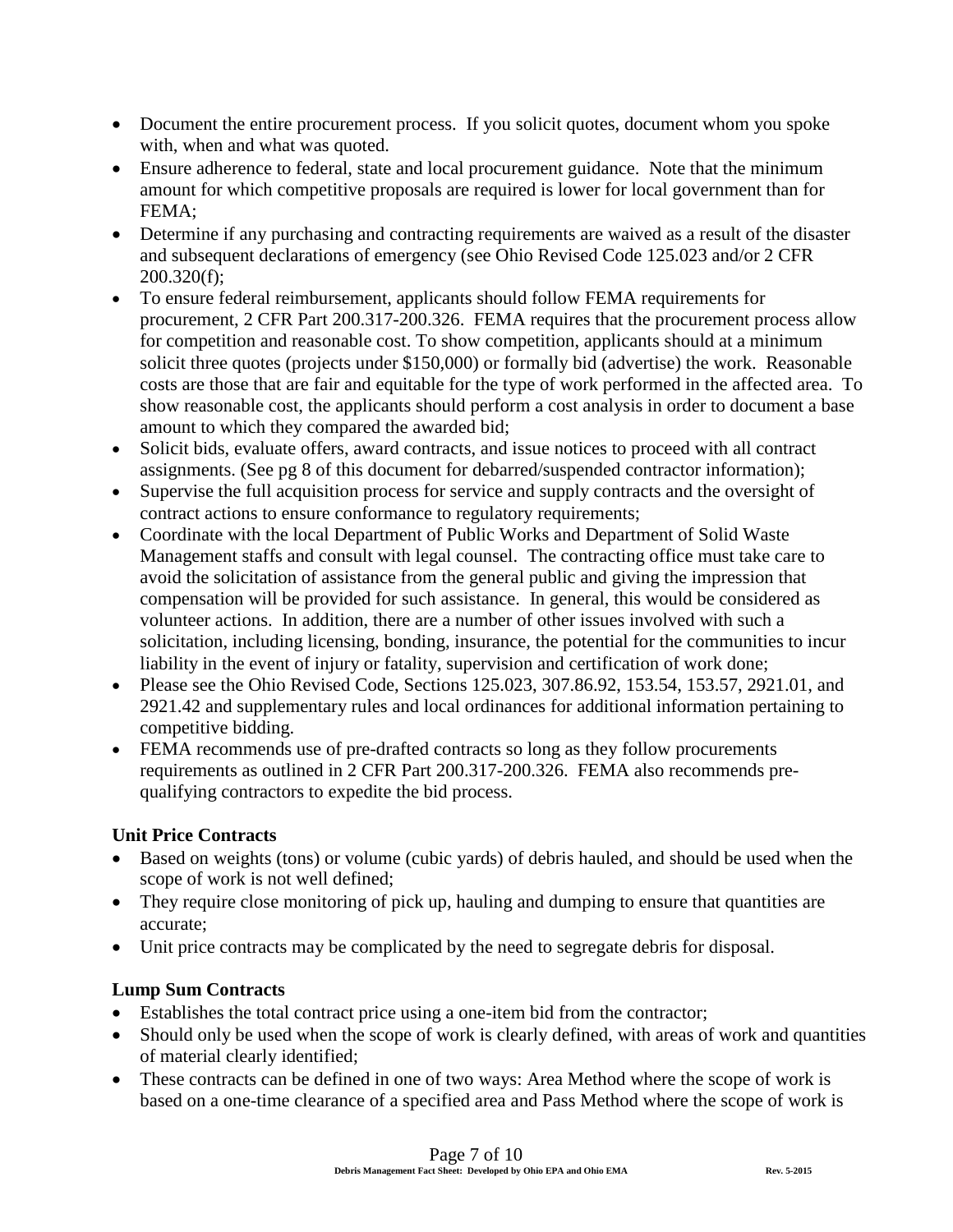based on a certain number of passes through a specified area, such as a given distance along a right-of-way.

### **Time and Materials Contracts (T/M)**

- This is an administratively labor intensive type of contract and should only be used if the applicant has the administrative resources to successfully accomplish and document the monitoring aspect;
- May be used for short periods of time immediately after the disaster to mobilize contractors for emergency removal efforts (generally FEMA accepts these contracts for the first 70 hours). Applicants should move towards either Unit Price or Lump Sum contract as soon as possible after the beginning of debris removal operations;
- If T/M contracts are determined by the applicant to be the most cost-effective and well-suited to the type of work, they may be continued beyond the initial 70 hour period if the following applies:
	- o A determination was made and documented that no other contract was suitable and a ceiling price (do not exceed) was included;
	- o The applicant can document monitoring of contractor activities. This includes but is not limited to monitoring load tickets or completion of daily reporting forms and requesting backup to contractor invoices (e.g.. time cards, etc.).
- T/M contracts must have a dollar ceiling or a not-to-exceed limit for hours (or both), and should state that any cost over the established amount is solely the responsibility of the contractor;
- The contract should: (a) detail labor costs to include job classification, skill level and hourly rate, (b) state that the price for labor and equipment applies only when in operation, (c) state that the cost for equipment includes fuel and maintenance, (d) state that the community reserves the right to terminate the contract at its convenience, and (e) state that the community does not guarantee a minimum number of hours.

### **Contract Monitoring**

An employee or contractor should monitor the contractor's activities to ensure satisfactory performance. Monitoring includes: verification that all debris picked up is a direct result of the disaster; measurement and inspection of trucks to ensure they are fully loaded; on-site inspection of pick up areas, debris traffic routes, temporary storage sites, and disposal areas; verification that the contractor is working in its assigned contract areas; verification that all debris reduction and disposal sites have access control and security.

**Contracting Do-Nots**: FEMA does not recommend, pre-approve, or certify any debris contractor. FEMA does not certify or credential personnel other than official employees and Technical Assistance Contract personnel assigned to the disaster by FEMA. Additional, only FEMA has the authority to make eligibility determinations, not contractors. Finally, do not accept contractorprovided contracts without close review. FEMA /Ohio EMA can provide technical assistance on contracts and contract procedures, if requested to do so by local officials.

**Ineligible Contracts:** FEMA will not provide funding for cost-plus-percentage of cost contracts (including markups), contracts contingent upon receipt of state or federal disaster assistance funding, or contracts awarded to debarred or suspended contractors.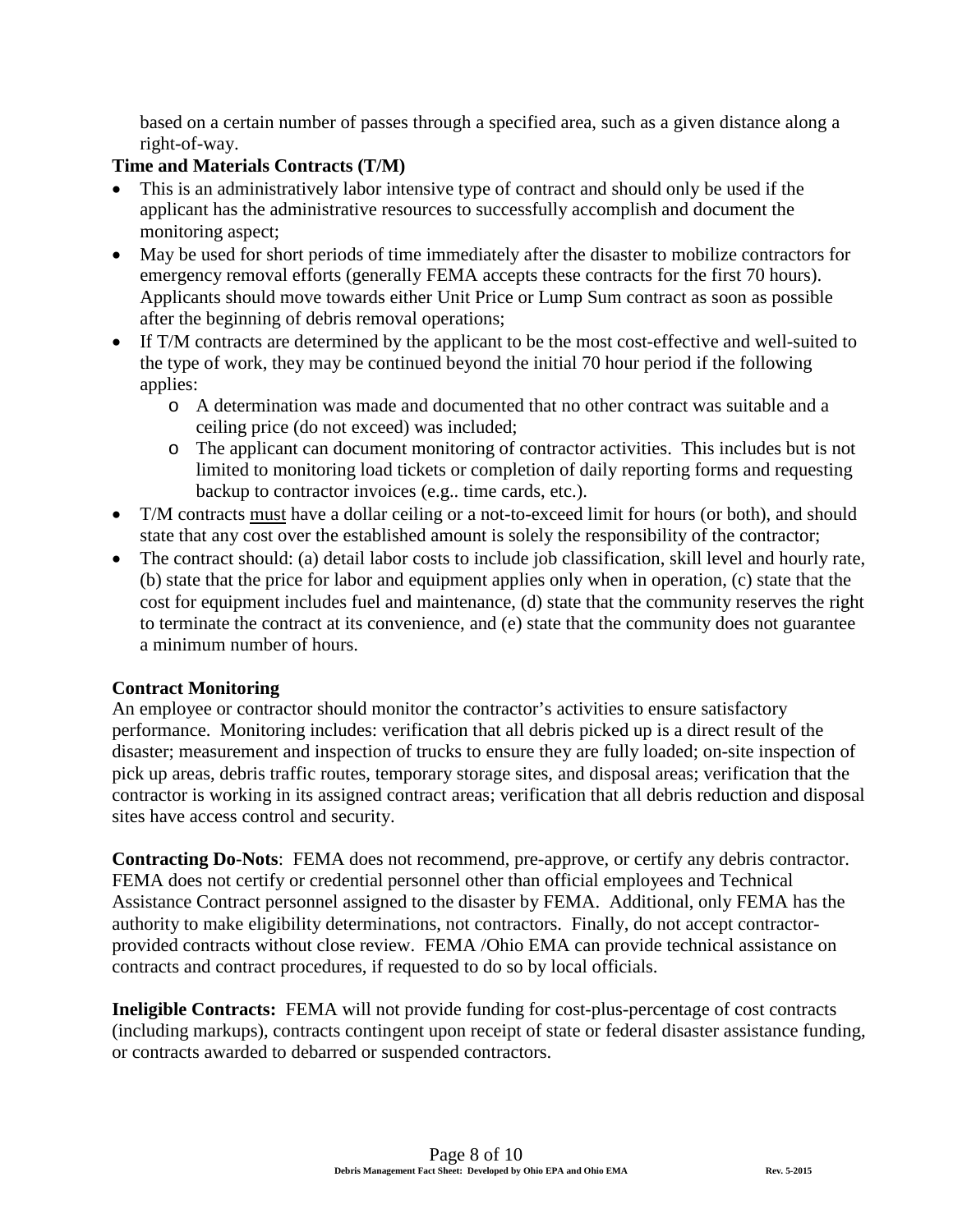See https://www.sam.gov/portal/SAM/?portal:componentId=6fd72bdf-176f-4f82-99b2 bfd794cb124f&interactionstate=JBPNS\_rO0ABXc0ABBfanNmQnJpZGdlVmlld0lkAAAAAQATL 2pzZi9mdW5jdGlvbmFsLmpzcAAHX19FT0ZfXw\*\*&portal:type=action#1 (federal-list) and <http://www.sos.state.oh.us/SOS/recordsindexes.aspx> (state-list) for debarred contractor information.

## **ENVIRONMENTAL CONSIDERATIONS**

Federal, state and local regulations, laws and ordinances need to be addressed and followed for all environmental and historic preservation issues. Examples of how these considerations could affect reimbursement for debris removal operations:

- Executive Order 11988, Floodplain Management: Temporary storage sites should not be in the floodplain;
- Executive Order 12898, Environmental Justice: Do not purposefully choose routes to disposal sites that avoid more affluent neighborhoods over minority or low-income neighborhoods;
- Clean Water Act: Temporary storage sites not located within  $\frac{1}{4}$  mile from ground or surface water supply.
- Ohio EPA: There was no burning of debris unless expressly authorized by the Director of Ohio EPA.

## **DEBRIS REMOVAL FROM WATERWAYS**

If an applicant has debris (obstructions to include sunken vessels) generated by an event within waterways, FEMA has very specific eligibility criteria. Please see FEMA policy [http://www.fema.gov/media-library-data/20130726-1859-25045-](http://www.fema.gov/media-library-data/20130726-1859-25045-8039/rp9523.5_debris_removal_from_waterways_final__103012__.pdf) [8039/rp9523.5\\_debris\\_removal\\_from\\_waterways\\_final\\_\\_103012\\_\\_.pdf](http://www.fema.gov/media-library-data/20130726-1859-25045-8039/rp9523.5_debris_removal_from_waterways_final__103012__.pdf) for additional information or contact Ohio EMA directly.